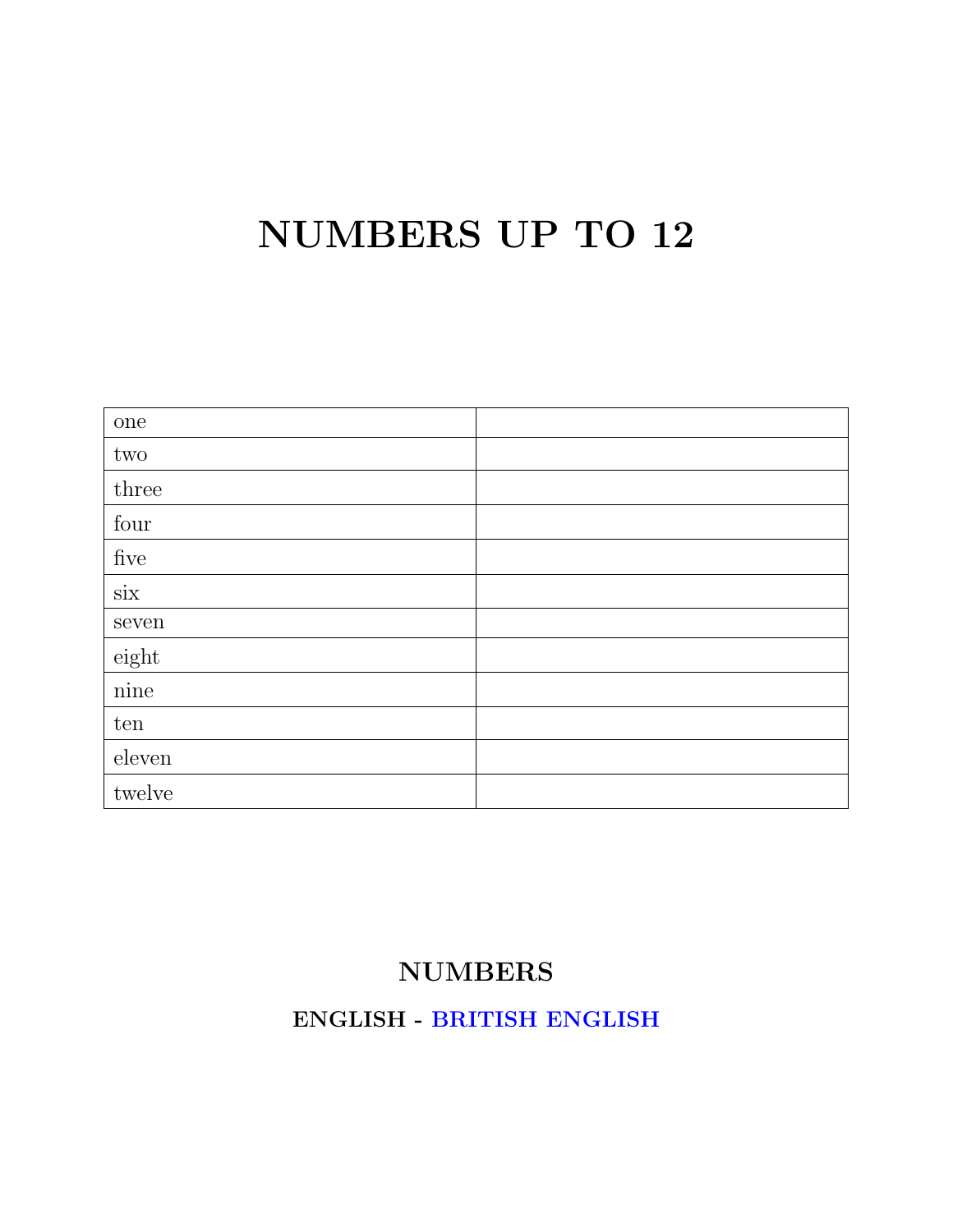# SOME NUMBERS WITH TWO DIGITS

| thirteen               |  |
|------------------------|--|
| fourteen               |  |
| fifteen                |  |
| sixteen                |  |
| seventeen              |  |
| eighteen               |  |
| nineteen               |  |
| twenty                 |  |
| thirty                 |  |
| forty                  |  |
| $\operatorname{fifty}$ |  |
| sixty                  |  |

#### NUMBERS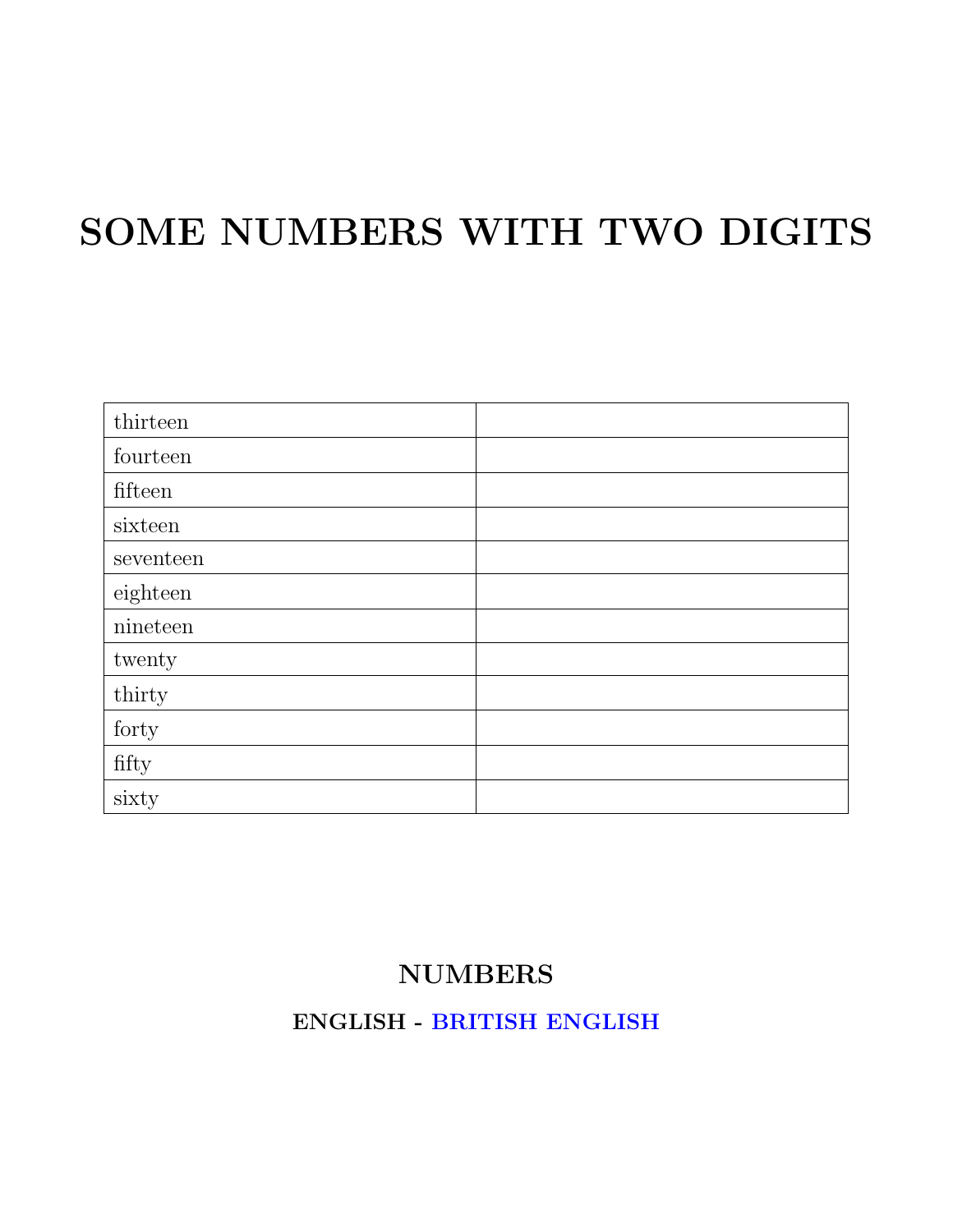## MORE INTEGERS

| seventy              |                          |
|----------------------|--------------------------|
| eighty               |                          |
| ninety               |                          |
| one hundred          |                          |
| one thousand         |                          |
| ten thousand         |                          |
| one hundred thousand |                          |
| one million          |                          |
| one billion          |                          |
| one trillion         |                          |
| zero                 |                          |
| negative one         | negative one (minus one) |

### NUMBERS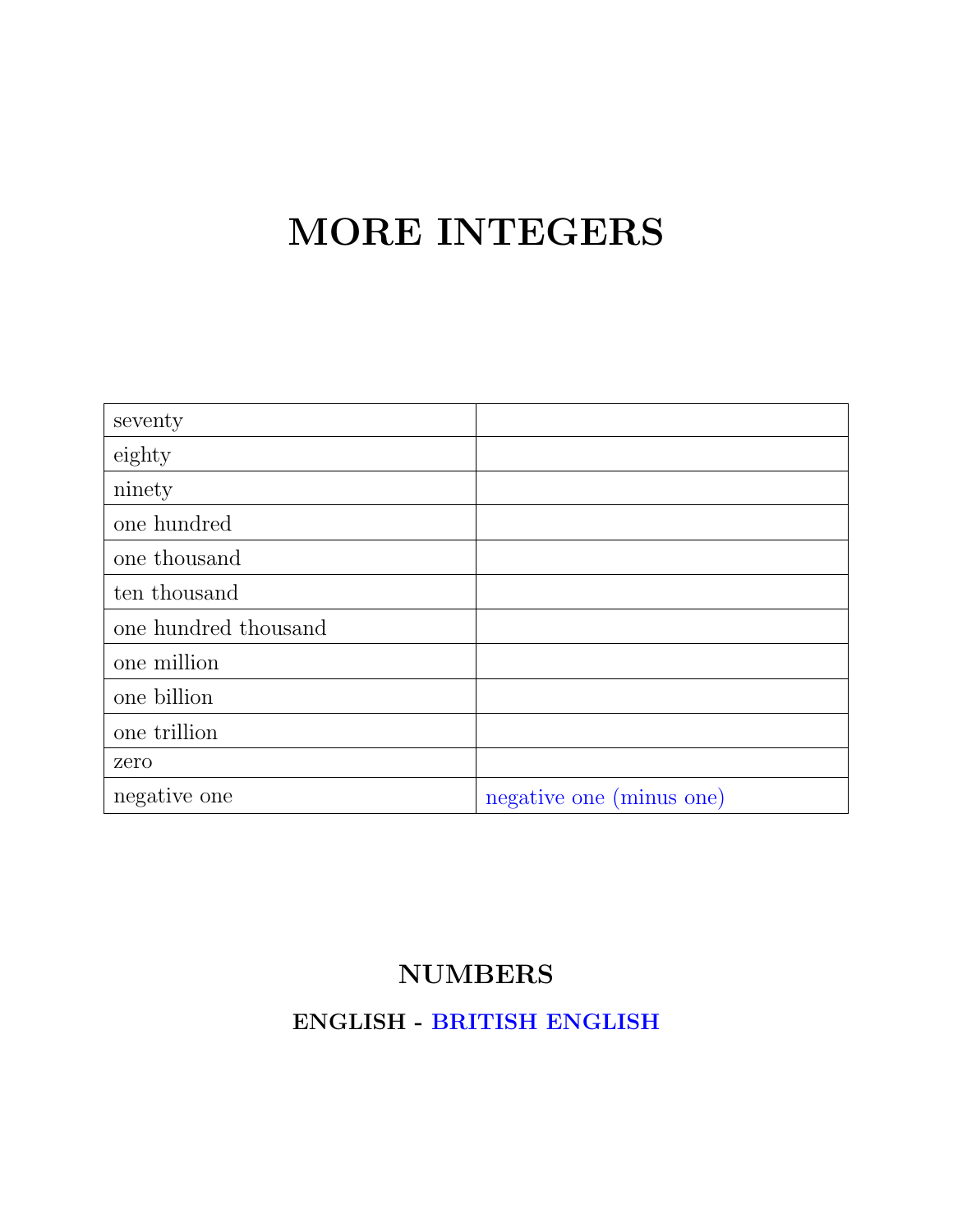## EXAMPLES OF NUMBERS

| twenty-one                         |                                   |
|------------------------------------|-----------------------------------|
| thirty-two                         |                                   |
| forty-three                        |                                   |
| fifty-four                         |                                   |
| sixty-five                         |                                   |
| seventy-six                        |                                   |
| eighty-seven                       |                                   |
| ninety-eight                       |                                   |
| one hundred one                    | one hundred and one               |
| two hundred forty                  | two hundred and forty             |
| twelve thousand three hundred four | twelve thousand three hundred and |
|                                    | four                              |
| six billion twelve million         | six billion twelve million        |
| two hundred thousand three         | two hundred thousand and three    |

### NUMBERS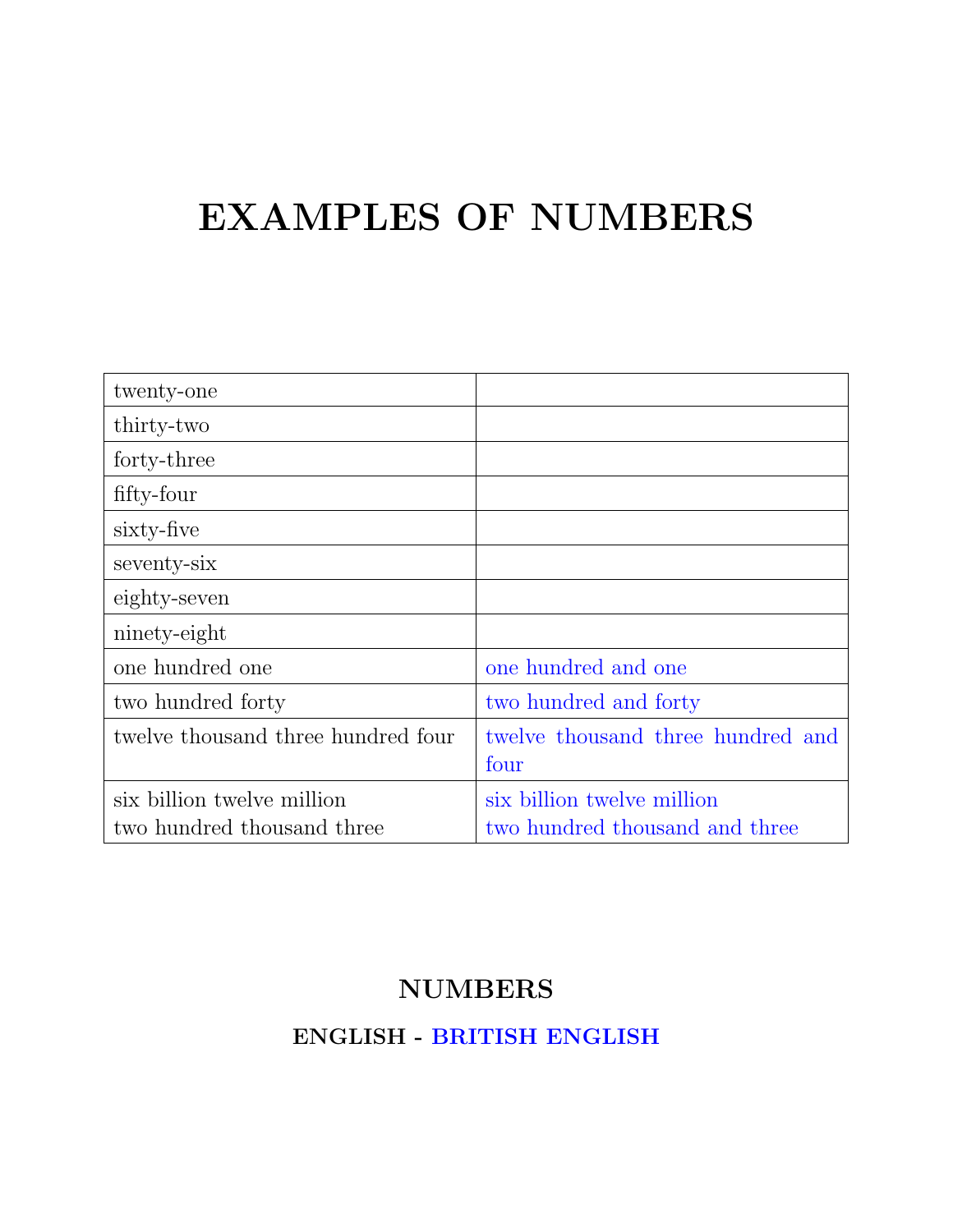# FRACTIONS

| one half                       |                                |
|--------------------------------|--------------------------------|
| one third                      |                                |
| one fourth (one quarter)       | one quarter (one fourth)       |
| one fifth                      |                                |
| one sixth                      |                                |
| one seventh                    |                                |
| one eight                      |                                |
| one nineth                     |                                |
| one tenth                      |                                |
| two thirds                     |                                |
| three fourths (three quarters) | three quarters (three fourths) |
| four fifths                    |                                |

### NUMBERS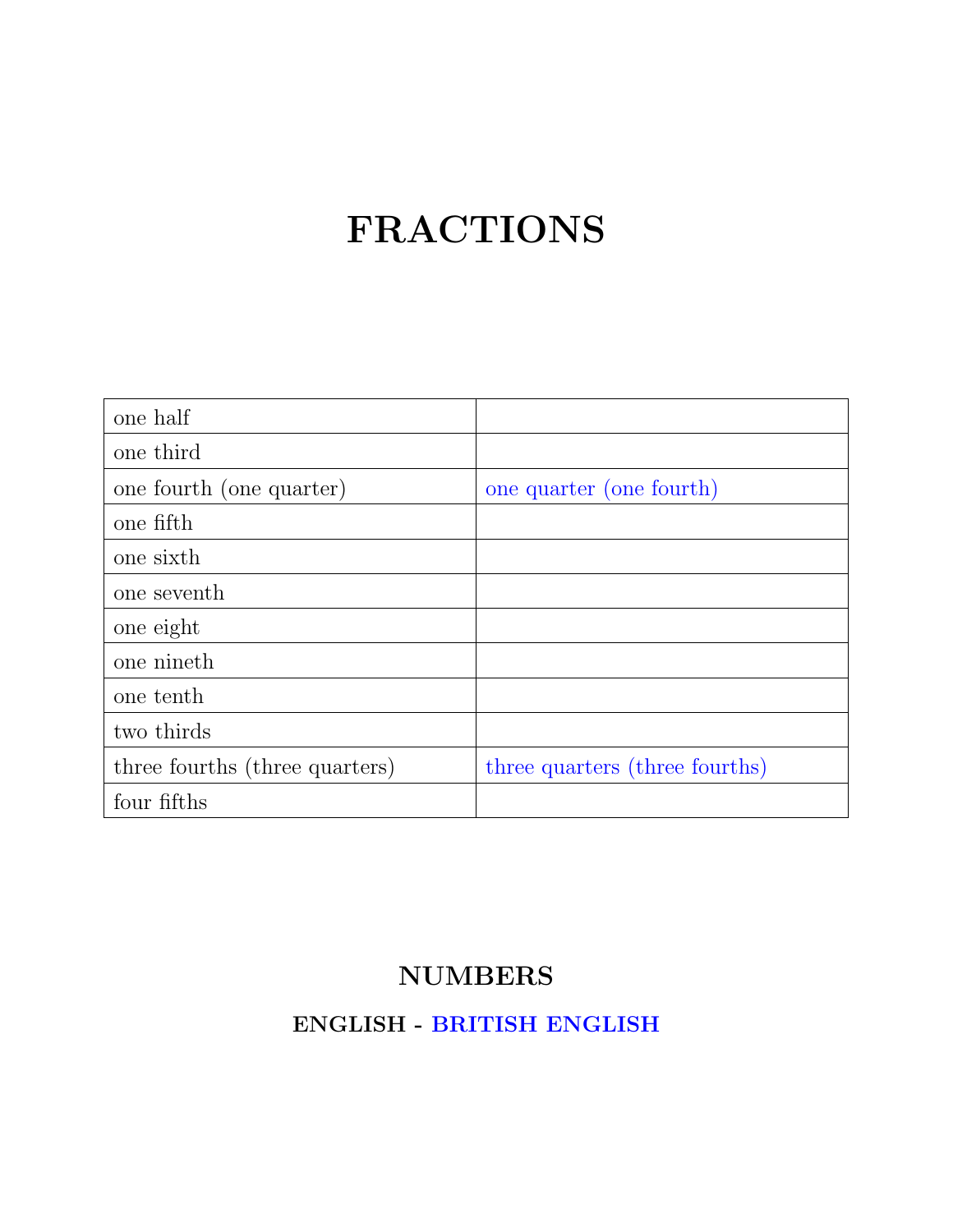# DIGITS

| first digit, last digit        |  |
|--------------------------------|--|
| six-digit number               |  |
| decimal point<br>decimal comma |  |
| integer part, decimal part     |  |
| ones                           |  |
| tens                           |  |
| hundreds                       |  |
| thousands                      |  |
| tenths                         |  |
| hundredths                     |  |
| thousandths                    |  |
| ten-thousandths                |  |

### NUMBERS